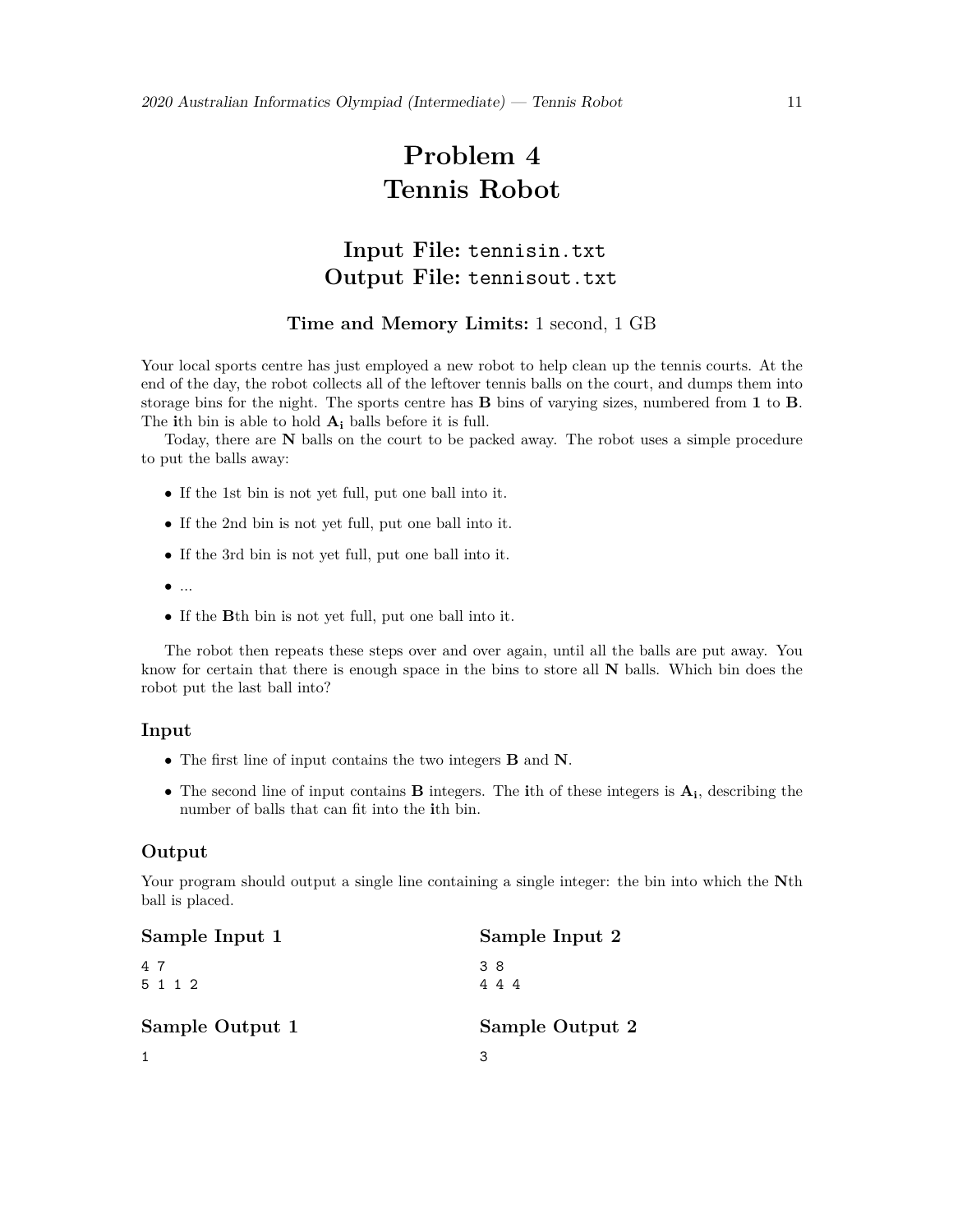### **Explanation**

In the first sample input, there are  $\mathbf{B} = 4$  bins and  $\mathbf{N} = 7$  balls to put away.

- *•* The 1st, 2nd, 3rd and 4th balls go into the 1st, 2nd, 3rd and 4th bins respectively.
- *•* The 5th ball goes into the 1st bin.
- The robot skips the 2nd and 3rd bins as they are full. The 6th ball goes into the 4th bin.
- *•* The 7th ball goes into the 1st bin. This is the last ball, so the answer is 1.

In the second sample input, there are  $\mathbf{B} = 3$  bins and  $\mathbf{N} = 8$  balls to put away.

- *•* The 1st, 2nd and 3rd balls go into the 1st, 2nd and 3rd bins respectively.
- *•* The 4th, 5th and 6th balls go into the 1st, 2nd and 3rd bins respectively.
- *•* The 7th and 8th balls go into the 1st and 2nd bins respectively. This is the last ball, so the answer is 2.





Sample 2